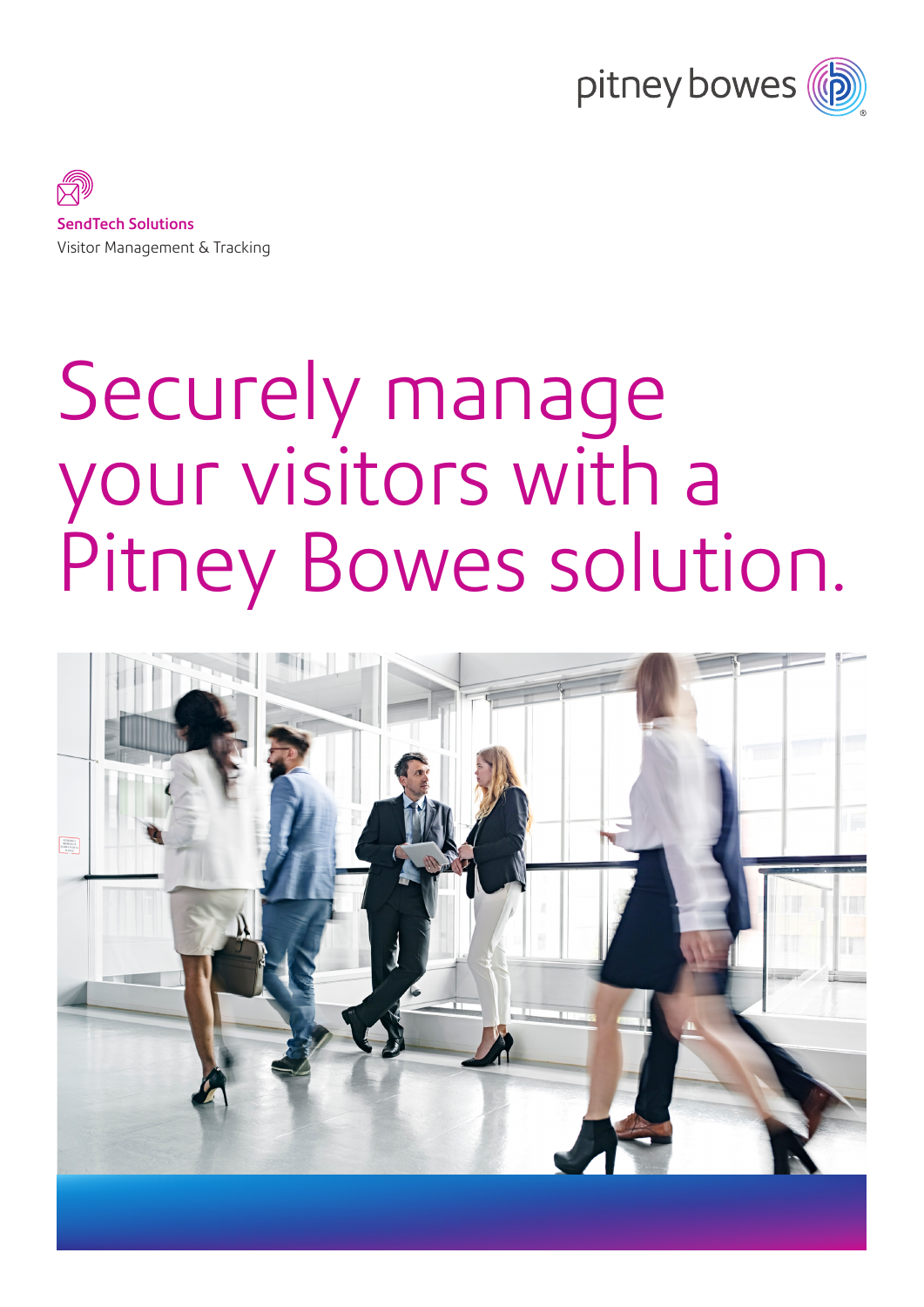# Build the visitor and contractor management solution that suits your needs.

Pitney Bowes visitor management solutions can help you protect staff, visitors and contractors & increase security at your site. We offer a range of products and subscription packages to help you build the right solution for your specific needs and requirements.

# Pitney Bowes LobbyTrac™ is a contactless, easy-to-use digital visitor and contractor management system.

Its intuitive, step-by-step instructions simplify the sign-in/sign-out process by capturing and storing all the pertinent information to a secure, cloud-based database. This enables realtime reporting and greatly enhances existing security processes.



**Traceability** 





### Simple and intuitive

With a user-friendly touchscreen monitor, LobbyTrac captures vital visitor information. Plus, the address book feature provides a predictive-like key stroke experience that allows visitors to check in without staff involvement. The device comes with everything you need for superior visitor and contractor management.

# (1) Increase traceability

In the current environment, it's key for businesses to be able to track visitors and contractors who have been onsite. LobbyTrac lets you create customised questions to collect key health information.

# (2) Contactless registration

LobbyTrac enables contactless sign-in. Visitors can pre-regiser online, complete a health and safety induction and then receive a barcode to access your site. This means staff members don't need to physically check in visitors or contractors when they arrive.

# (3) Customise your user-experience

Enhance your corporate image by customising the welcome screen of your LobbyTrac with graphics, messaging and more. In addition, the system lets you print brand labels for added security.

#### Easily manage facility entry  $\omega$ points and offer a smooth visitor experience.

Like a virtual assistant the self-serve interactive terminal can ensure better use of time and resources by allowing visitors to officially notify their arrival. Once they have registered, relevant staff will receive a notification of their arrival via email or SMS.

# The small footprint fits in any space.

With a sleek and modern design, LobbyTrac takes minimal space for installation. Set it up as an automatic, self-service office reception in your facility or to assist your lobby personnel.

## (6) Strengthen duty of care and enable precise control over facilities.

Ensuring that only authorised persons enter buildings or workplaces is vital to occupant safety and protection of organisational assets. LobbyTrac supports existing security controls to ensuring compliance with legal and procedural obligations.

In case of emergency a real-time report can be produced on the spot or remotely to inform facility managers of who is on site and how to contact them.

LobbyTrac provides a secure and safe way to manage visitors, contractors and staff, making it ideal for organisations like:

- Schools and daycare facilities
- Colleges and tertiary institutions
- Government agencies
- Correctional facilities
- Aged care homes
- Corporations
- Hospitals and healthcare facilities
- Real estate management
- Event management.
- Facility management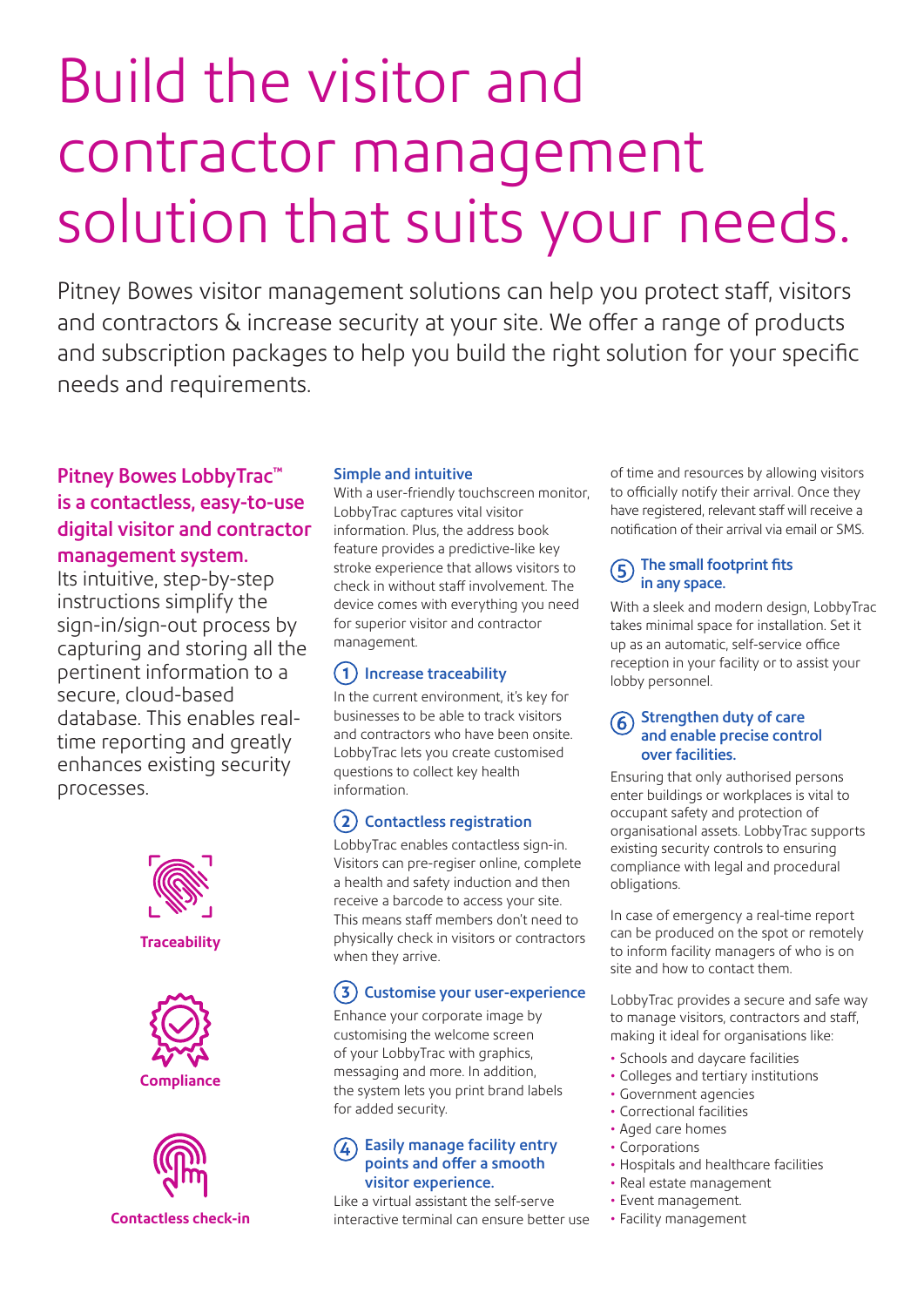# Select the subscription level that fits your organisation.



# LobbyTrac™ is available in two sizes.



# LobbyTrac Kiosk

- Integrated camera
- 12.3" touchscreen • Self-cutting
- badge printer • Barcode scanner
- Wi-Fi or Ethernet
- connectivity
- Windows 10 (64bit)
- Pivoting screen
- Inbuilt waste bin • Customised user logo on the unit



## LobbyTrac Flex

- Integrated camera
- 12.3" touchscreen
- Self-cutting badge
- printer • Barcode scanner
- Wi-Fi or Ethernet
- connectivity
- Windows 10 (64bit)
- Pivoting screen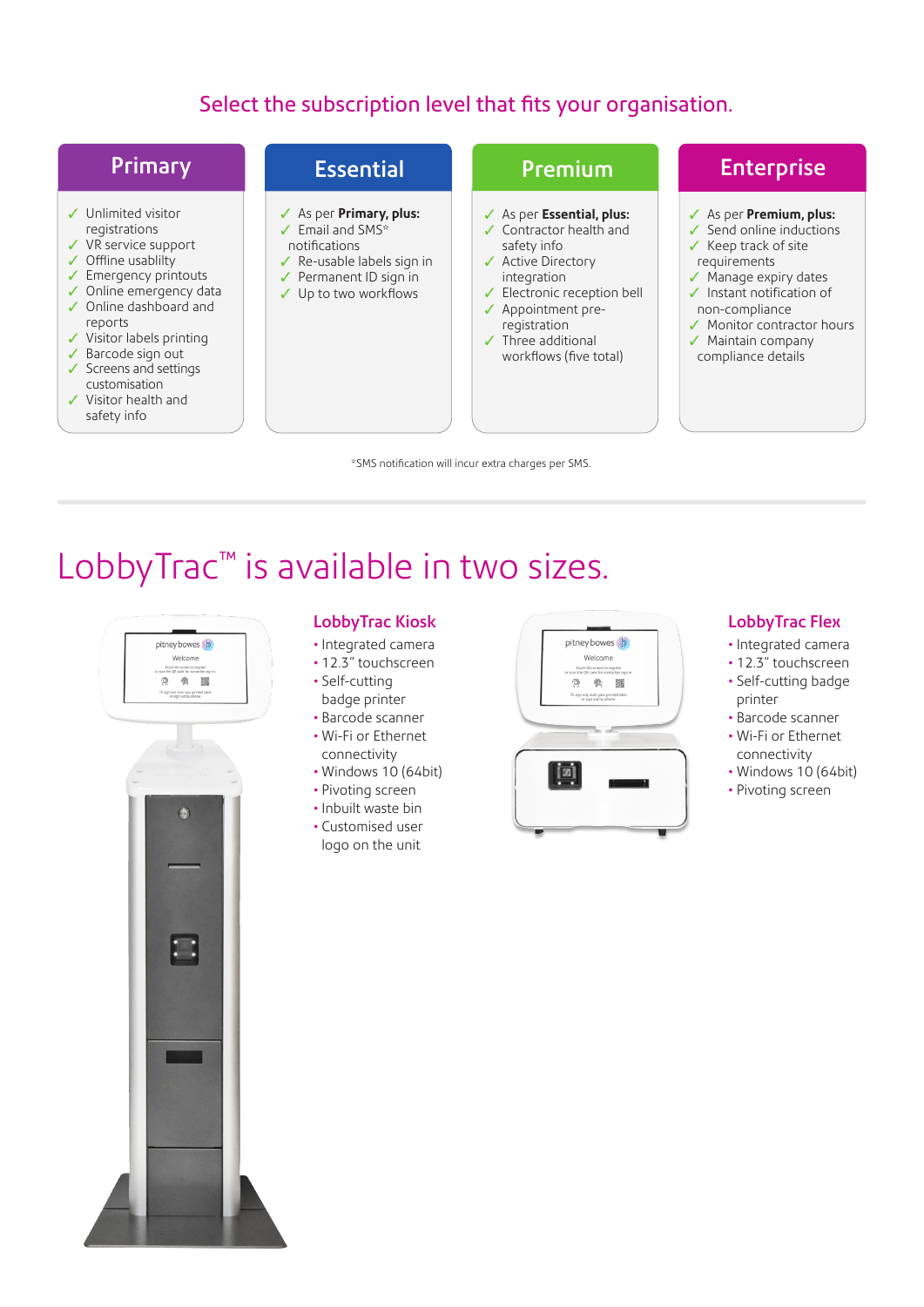# Introducing PB TempCheck

Deploy an additional security layer with PB TempCheck, our new infrared temperature scanning device, which is listed on the Australian Register of Therapeutic Goods (ARTG).\*

PB TempCheck lets you quickly check a person's temperature upon their arrival at your site. The device can be mounted on your office wall or on a hand sanitiser stand providing a contactless solution. The device has a hightemperature alarm, so you're immediately alerted by a red LED light if someone's temperature is higher than 37.5 degrees (centigrade).

Implementing a temperature scanning device can help protect your business and staff during outbreaks like COVID-19, and it can also help prevent the spread of other infectious diseases such as influenza. Future proof the organisation today and be prepared in case of other health events.

## Benefits of using PB TempCheck

- Contactless temperature checking
- Hands-free, no-touch solution
- Easy to use self-service option
- Increase safety at your sites
- Fast and accurate temperature screening: detect high temperatures so you can prevent entry to your premises





\*PB TempCheck is an infrared temperature scanning device, listed on the Australian Register of Therapeutic Goods (ARTG), under reference number 345754 by Stericlick Pty Ltd -Thermometer, infrared, skin. The device is a battery powered infrared thermometer intended for screening people in public places. The thermometer is intended for intermittent measurement and monitoring of human body temperature from the forehead. The device is indicated for people of all ages and suitable for public places. The device is subject to compliance with conditions under Part 4-5, Division 2 of the Therapeutic Goods Act 1989 and Part 5, Division 5.2 of the Therapeutic Goods (Medical Devices) Regulations 2002. ALWAYS READ THE INSTRUCTIONS FOR USE. FOLLOW THE INSTRUCTIONS FOR USE.